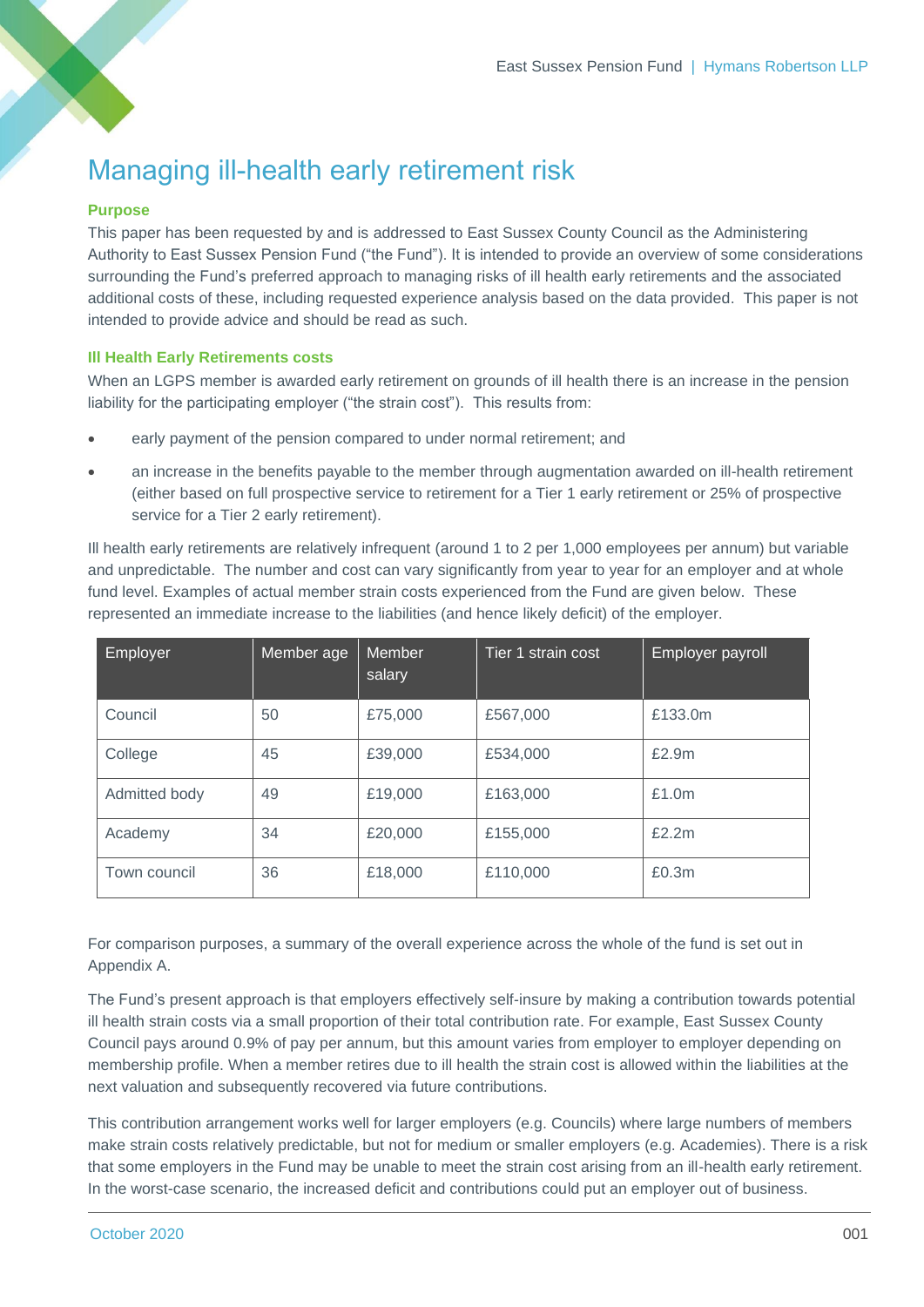## **Risk management approach**

The Fund has been considering its preferred approach to manage ill health risk. As part of this process the Committee has requested further information on employer experience in order to consider different insurance policy options.

#### **Ill health liability insurance**

In exchange for a premium, ill health liability insurance involves an external insurer paying a lump sum equal to the fund calculated strain cost in the event of an employer's member retiring on Tier 1 or Tier 2 ill health grounds. This effectively offsets the additional liabilities in the Fund. Legal & General is the established LGPS provider of the insurance with policies in place across 20 funds covering around 1,500 employers.

The Administering Authority has considered two possible policy options:

- Partial Fund insurance covering a group of employers selected by the Fund (e.g. small/medium employers); and
- Employer "Choice" insurance where each employer holds its own policy, should it elect to do so.

The "Choice" option puts the decision on employers but we understand there is some concern that employers may not have the time or knowledge to make an informed decision on what is quite a complex issue. This may apply most to those small and medium sized employers most at risk. The "Partial Fund" approach has been discussed as an option to mitigate this danger by compelling or automatically opting-in employers into using the insurance to manage the risk.

As part of initial discussions, the Fund has suggested the following tiered approach:

- Group 1 will be compelled to have the cover in place.
- Group 2 will be automatically covered unless they opt-out.
- Group 3 will only be covered if they opt-in.

The Fund's suggestion is that (i) "small" employers with less than 50 active members and (ii) employers with weaker covenant should be included in Group 1. Group 2 would include "medium" sized employers and the remaining "large" employers with strong covenants would constitute Group 3.

However, one of the key decisions for the Fund is in determining where to draw the line between medium and large, and therefore, Group 2 and Group 3 employers. There are a variety of ways of doing this such as assigning them by type of body or based upon the number of active members.

We have provided additional information below which may aid the Fund in their decision-making regarding allocation of employers to groups.

## **Allocating employers to Groups**

The table below illustrates how the employers would be allocated if the Fund chose 50 active members as the cut-off for Group 1 and results for both 100 and 200 active members as the cut-off between Groups 2 and 3.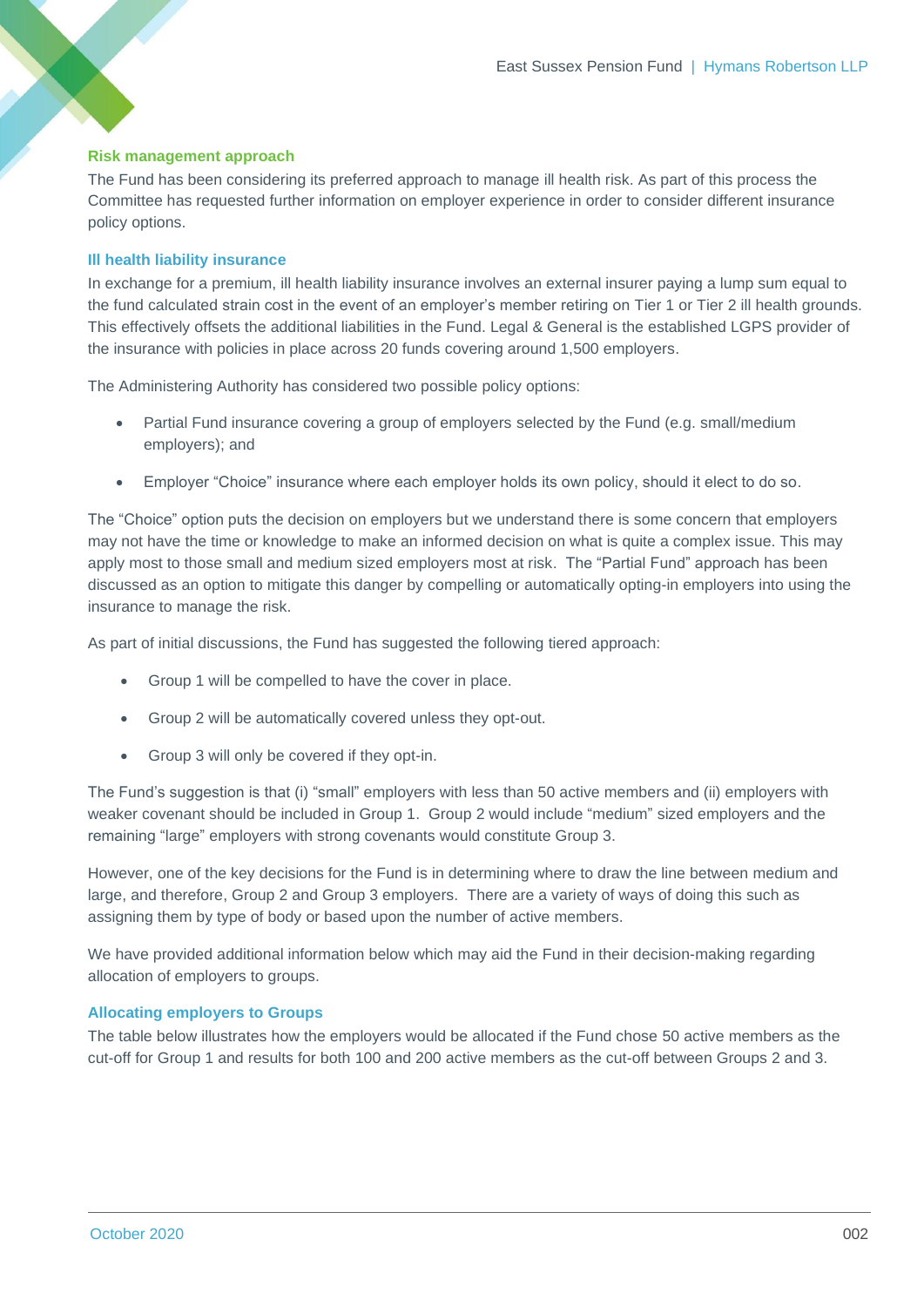| <b>Employer/Pool name</b>                                                                                                                                                               | No. of active<br>members (using<br>2019 valuation<br>membership data) | <b>Group (if using</b><br>100 active<br>members as cut-<br>off for Group 2) | <b>Group (if using</b><br>200 active<br>members as cut-<br>off for Group 2) |
|-----------------------------------------------------------------------------------------------------------------------------------------------------------------------------------------|-----------------------------------------------------------------------|-----------------------------------------------------------------------------|-----------------------------------------------------------------------------|
| All individual employers and employers in pools where total active<br>membership is less than 50 active members (including Town and<br>Parish Councils)<br>Other "high-risk" employers: | Less than 50,<br>except where<br>employer deemed<br>"high risk"       | Group 1 - Compelled                                                         |                                                                             |
| <b>Bexhill College</b>                                                                                                                                                                  |                                                                       |                                                                             |                                                                             |
| Brighton, Hove & Sussex College Group                                                                                                                                                   |                                                                       |                                                                             |                                                                             |
| Plumpton College                                                                                                                                                                        |                                                                       |                                                                             |                                                                             |
| University of Brighton                                                                                                                                                                  |                                                                       |                                                                             |                                                                             |
| Varndean Sixth Form College                                                                                                                                                             |                                                                       |                                                                             |                                                                             |
|                                                                                                                                                                                         |                                                                       |                                                                             |                                                                             |
| Cavendish Academy                                                                                                                                                                       | 59                                                                    | Group 2 - opt-out                                                           | Group 2 - opt-out                                                           |
| Eastbourne Academy                                                                                                                                                                      | 60                                                                    |                                                                             |                                                                             |
| <b>Aquinas Trust</b>                                                                                                                                                                    | 61                                                                    |                                                                             |                                                                             |
| Seaford Academy                                                                                                                                                                         | 63                                                                    |                                                                             |                                                                             |
| Glyne Academy                                                                                                                                                                           | 66                                                                    |                                                                             |                                                                             |
| Langney Primary Academy                                                                                                                                                                 | 71                                                                    |                                                                             |                                                                             |
| Hailsham Academy                                                                                                                                                                        | 84                                                                    |                                                                             |                                                                             |
| Torfield and Saxon Mount Academy Trust                                                                                                                                                  | 94                                                                    |                                                                             |                                                                             |
| The South Downs Learning Trust                                                                                                                                                          | 143                                                                   | Group 3 - opt-in                                                            |                                                                             |
| The Southfield Trust                                                                                                                                                                    | 170                                                                   |                                                                             |                                                                             |
| <b>SABDEN Multi Academy Trust</b>                                                                                                                                                       | 174                                                                   |                                                                             |                                                                             |
| Aurora Academies Trust Pool                                                                                                                                                             | 177                                                                   |                                                                             |                                                                             |
| <b>ARK School Hastings Pool</b>                                                                                                                                                         | 197                                                                   |                                                                             |                                                                             |
| East Sussex Fire & Rescue Service                                                                                                                                                       | 227                                                                   |                                                                             | Group 3 - opt-in                                                            |
| <b>Rother District Council</b>                                                                                                                                                          | 242                                                                   |                                                                             |                                                                             |
| Diocese of Chichester Academy Trust                                                                                                                                                     | 267                                                                   |                                                                             |                                                                             |
| Hastings Borough Council                                                                                                                                                                | 310                                                                   |                                                                             |                                                                             |
| <b>Wealden District Council</b>                                                                                                                                                         | 353                                                                   |                                                                             |                                                                             |
| University of Brighton Academies Trust                                                                                                                                                  | 520                                                                   |                                                                             |                                                                             |
| Eastbourne Borough Council                                                                                                                                                              | 738                                                                   |                                                                             |                                                                             |
| Brighton and Hove City Council Pool                                                                                                                                                     | 7,035                                                                 |                                                                             |                                                                             |
| <b>East Sussex County Council</b>                                                                                                                                                       | 7,795                                                                 |                                                                             |                                                                             |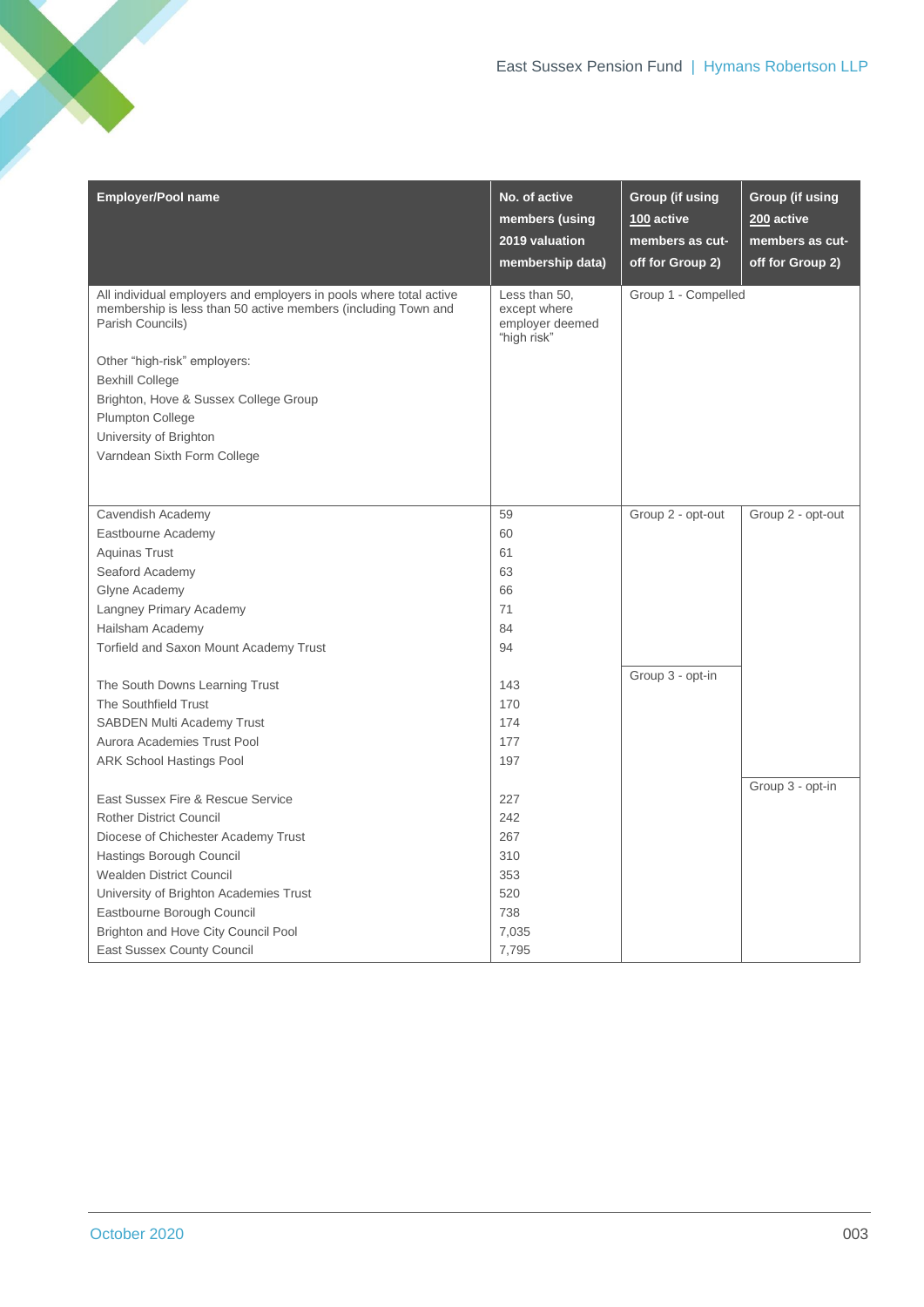It can be seen from the table above that if you were to group employers simply by size then some academy trusts would be in Group 2 and others in Group 3. The Fund may therefore instead wish to use the above table as a guide but determine the final groupings by also considering the type of body (and their associated risk) to include within each Group. For example, choosing to include only Councils (County, Borough and Districts) and the Fire Service in Group 3, with all academy trusts and other employers with more than 50 active members covered in Group 2. This may result in a more consistent approach for employers with similar overall risk.

It is important to reiterate that the employers in Groups 2 and 3 will have the final say as to whether they wish to be covered, so any decision on groupings will not be finalised until the communication exercise is completed.

It is also worth noting that the Fund is currently undertaking employer covenant analysis to further consider the "high risk" employer group. The results of this work can be used to review which employers might be included in Group 1. In addition, we would suggest that the employers which constitute this "high risk" group is kept under regular review e.g. at least at every formal valuation.

*[Note that Royal Pavilion & Museums Trust is not listed in the table above. This is because the employer was not present in the Fund at the valuation date. At their request, the employer is currently going through the quotation process for an individual policy which could be subsumed into the partial fund policy from April. If this employer was to proceed with an individual employer policy, then they should be included in Group 1. If they do not proceed, it may be more appropriate to include them in Group 3. We understand that this employer has c150 active members.]*

## **Ill health exposure level of groups**

For ease of comparison, the exposure analysis uses the following three groups:

- A Group 1 employers;
- B Group 1 employers plus all employers with less than 100 active members; and
- C Group 1 employers plus all employers with less than 200 active members.

The tables below summarises individual member exposure stats within each of the groups detailed above. The figures are based upon the estimated strain costs if each of the members was to be awarded Tier 1 ill health early retirement.

| Group | Exposure (£000s)                               |                                  |                                   |  |
|-------|------------------------------------------------|----------------------------------|-----------------------------------|--|
|       | Average single member<br>exposure within Group | Median single member<br>exposure | Maximum single<br>member exposure |  |
| A     | 232                                            | 175                              | 1,518                             |  |
| B     | 221                                            | 166                              | 1,518                             |  |
|       | 207                                            | 156                              | 1,518                             |  |

From the above, the average (mean) exposure, at around £220k, is relatively similar across all groups. These are also comparable with the overall fund average of £218k. However, the average strain cost is impacted more by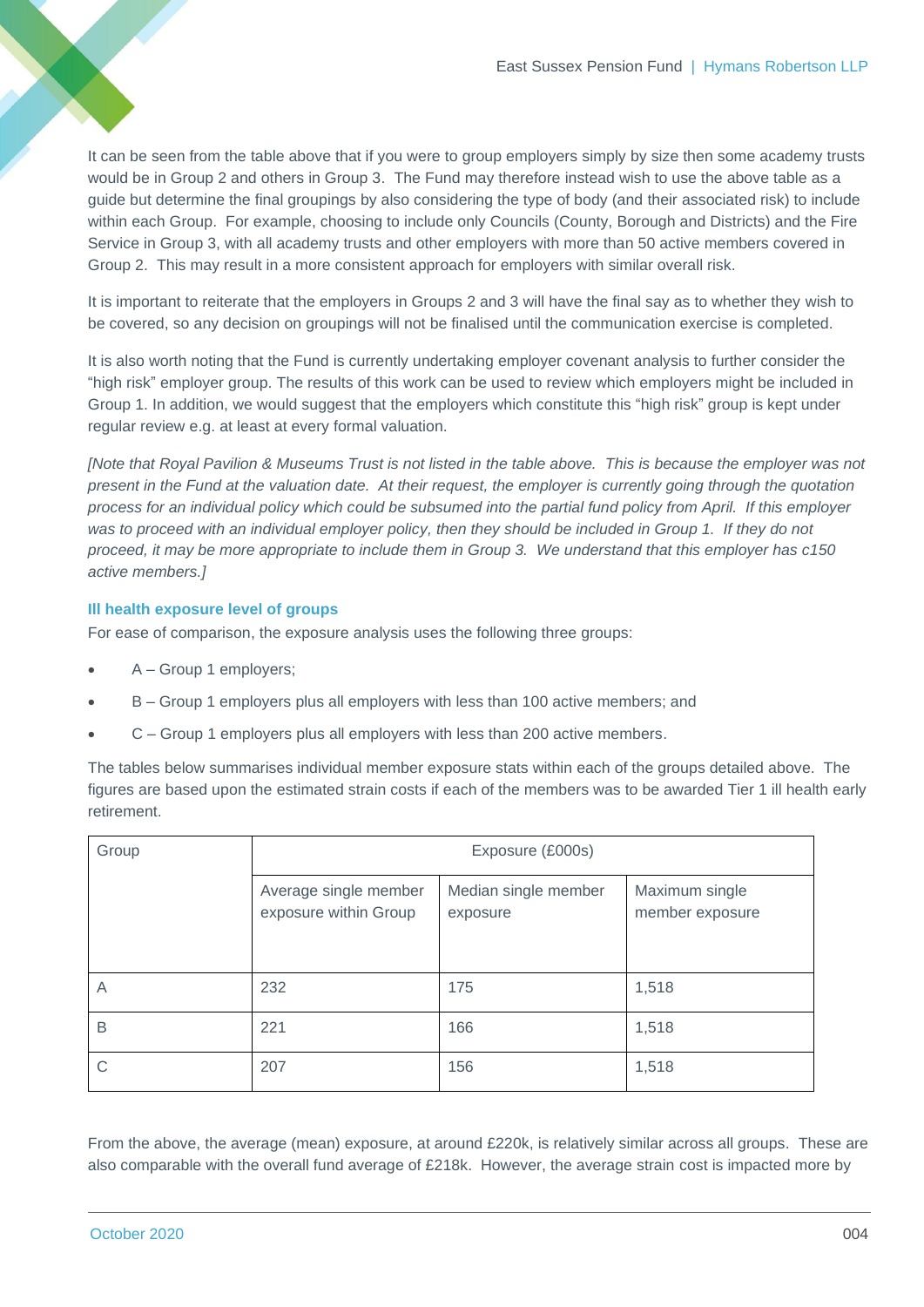the larger strain costs for younger and/or higher paid members. The median exposure may be a more appropriate measure, at around £165k.

The maximum exposure relates to a Plumpton College member with estimated exposure of £1.5m. However, this is not an outlier. There are a further 19 members in Group A alone with exposures of over £1m, at employers ranging from WDC – Wealden Leisure to Uckfield Town Council. Further, University of Brighton has 9 members where a strain cost of over £1m could be triggered if any one of these members retired on serious ill health.

The table below illustrates the proportion of active members with 'large' strain costs, for different definitions of 'large'.

| Group | Proportion of members with strain costs<br>exceeding |       |       |       |
|-------|------------------------------------------------------|-------|-------|-------|
|       | £100k                                                | £200k | £300k | £500k |
| А     | 67%                                                  | 46%   | 31%   | 12%   |
| В     | 65%                                                  | 44%   | 28%   | 10%   |
|       | 63%                                                  | 41%   | 25%   | 9%    |

This table shows that a material proportion of the membership can produce a strain cost that would significantly impact an employer's funding costs.

## **Insurance premium rates**

Indicative insurance quotes were obtained prior to the September Pension Committee meeting. These quotes included two partial Fund options, along with the employer "choice" option, as set out below:

- "Partial Fund" insurance
	- o *All employers excluding Councils and Fire –* 0.9% of pay
	- o *All employers with less than 150 active members -* 1.5% of pay
- Employer "Choice" insurance 1.6% of pay

The rates above are not directly comparable with the approach chosen by the Fund, due to the differing insured groups. However, they can provide an indication of the likely range of the premium rate. E.g. the insured group that is subject to a rate of 0.9% is broadly similar to the group of employers with less than 200 active members (i.e. a possible classification of Groups 1 and 2).

Typically, as you would expect, the smaller the size of the insured group, the larger the variability in ill health strain costs for the group from year to year. A larger insured group tends to reduce the volatility. There is a corresponding impact on the premium rate to cover this uncertainty, with smaller insured groups tending to have higher premium rates (and vice versa), as can be evidenced from the above rates. In addition, with a larger group, the insurer can spread the risk over a larger payroll, which also tends to result in a lower rate. Note that this may not always be the case. For example, if there was a particular large employer with poor experience who opted to be included in the cover, this may result in a slightly higher rate for the insured group compared to the rate if this employer was not included.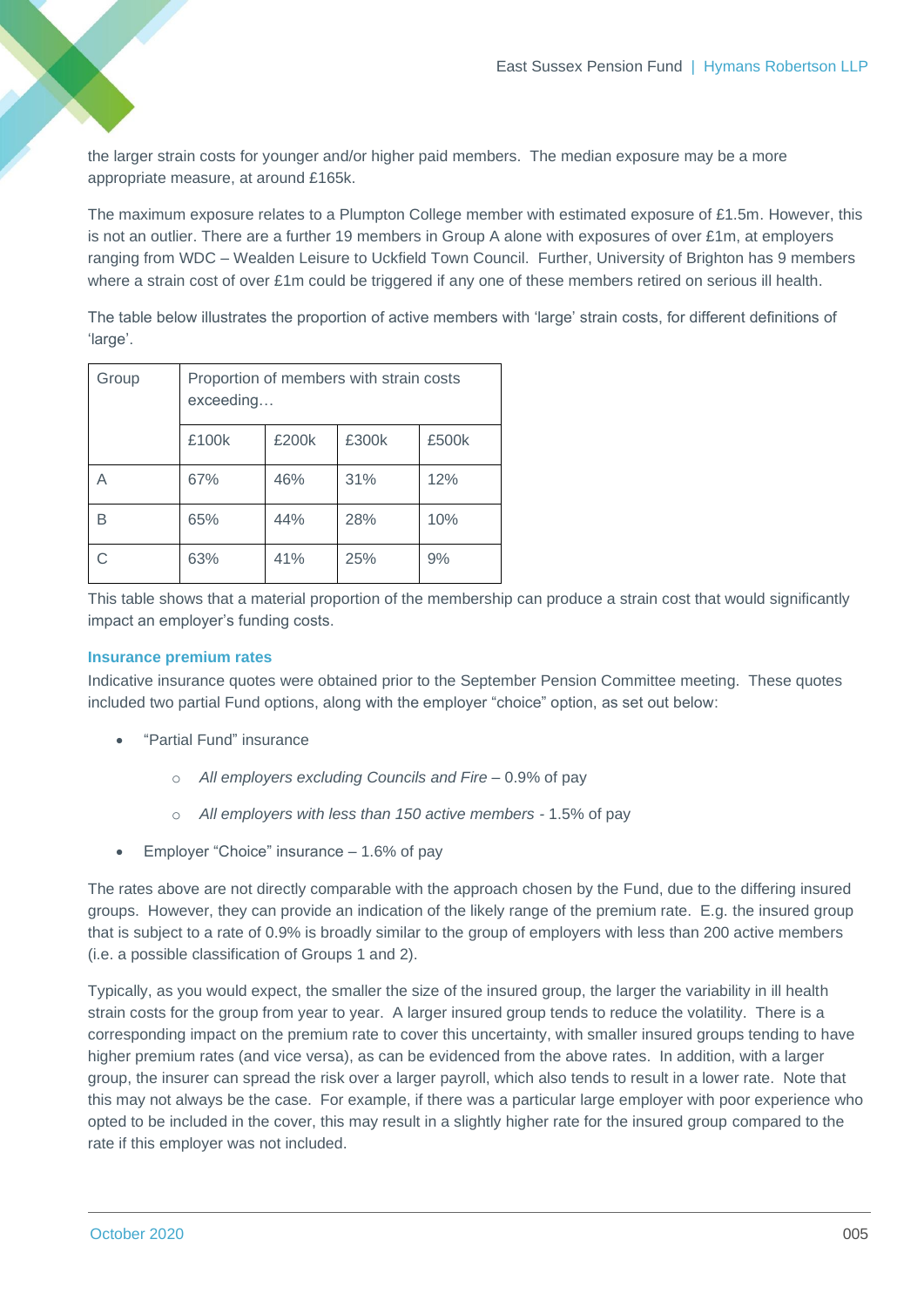Once the decision has been made regarding the approach and the employers' communication exercise is complete, we will request a final quote from Legal & General.

#### **Next steps**

- 1 Consider which employers should be allocated to which groups
- 2 Conduct employer opt-out/in communication exercise
- 3 Obtain quotation from insurer based on final employer coverage
- 4 Implement risk management approach from agreed date (e.g. 1 January 2021)
- 5 Regular review and monitoring of approach going forward

#### **Reliances and limitations**

This paper has been commissioned by East Sussex County Council. It intended for the use by East Sussex County Council only for the purposes of considering its options to manage ill-health early retirement risk.

The information contained herein should not be construed as advice and should not be considered a substitute for specific advice. This paper is written for commercial customers as defined by the Financial Conduct Authority and should not be shared with any other third party without our prior written consent. Hymans Robertson LLP is authorised and regulated by the Financial Conduct Authority and is licensed by the Institute and Faculty of Actuaries for a range of investment business activities. Hymans Robertson LLP accepts no liability for errors, omissions or opinions contained herein nor for any loss howsoever arising from the use of this paper.

Hymans Robertson LLP is an ancillary insurance intermediary in relation to the Services provided to insured employers under their IHLI Agreements and we are authorised and regulated by the Financial Conduct Authority (Financial Services Register number 414430). Please refer to following link for further details: [www.fca.org.uk](http://www.fca.org.uk/)

Hymans Robertson LLP acts as an introducer to Legal & General Assurance Society Limited. At present, we are remunerated for our support and administration services on an introductory/administration fee basis (paid by Legal & General), which is 10% of the annual premiums paid for the Ill Health Liability Insurance. If the insurance premium rate decreases/increases, there will be a corresponding decrease/increase in the commission we receive, in pounds and pence.

The following Technical Actuarial Standards<sup>1</sup> 100 and 300 are applicable in relation to this report and have been complied with where material.

Prepared by:-

Robert McInroy FFA Richard Warden FFA

October 2020

For and on behalf of Hymans Robertson LLP

<sup>1</sup> Technical Actuarial Standards (TASs) are issued by the Financial Reporting Council (FRC) and set standards for certain items of actuarial work.